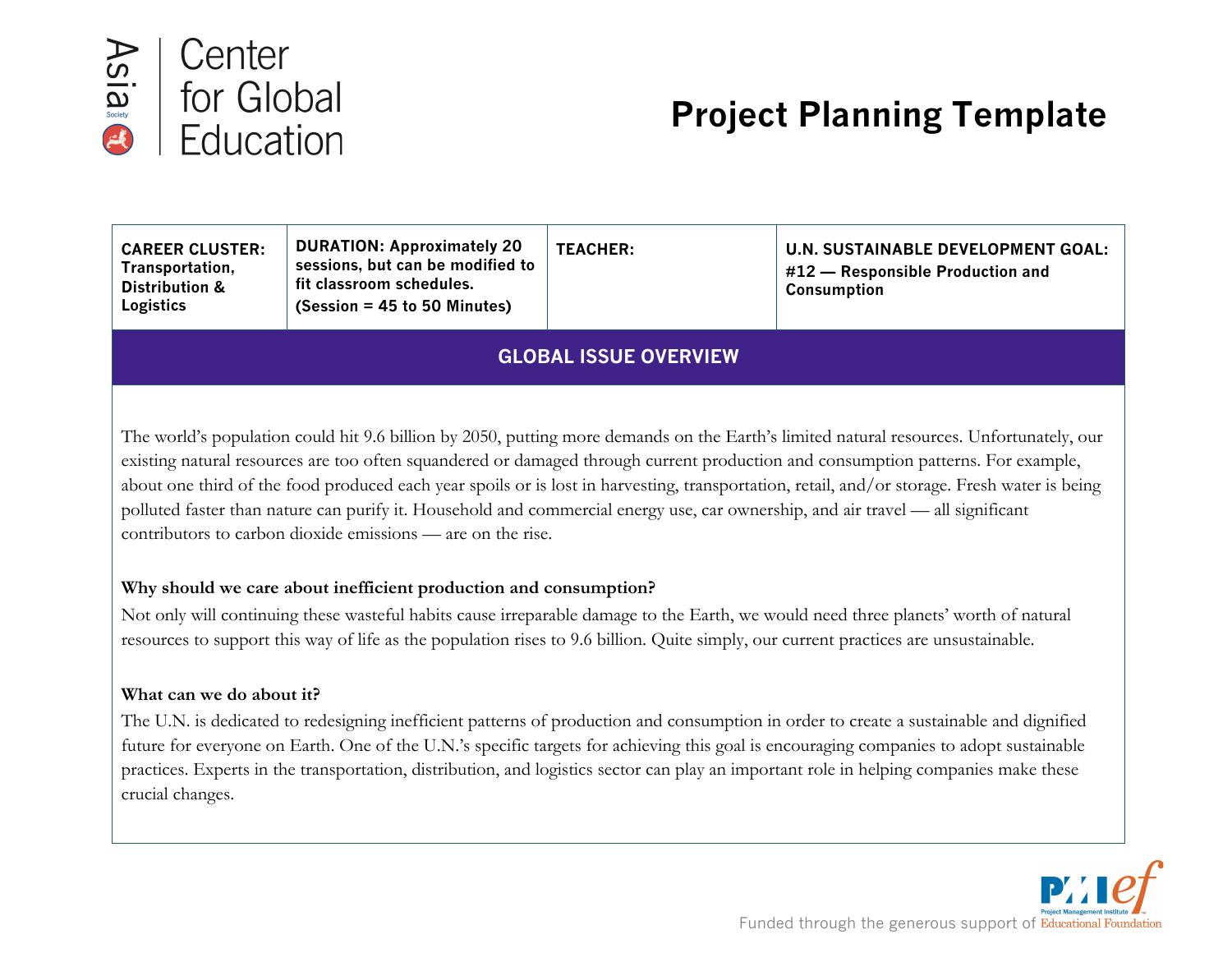## **Global Competencies Addressed:**

- *Investigate the World*: Initiate investigations of the world by framing questions, analyzing and synthesizing relevant evidence, and drawing reasonable conclusions about global issues.
- *Recognize Perspectives*: Recognize, articulate, and apply an understanding of different perspectives.
- *Communicate Ideas*: Select and apply appropriate tools and strategies to communicate and collaborate effectively meeting the needs and expectations of diverse individuals and groups.
- *Take Action*: Translate ideas, concerns, and findings into appropriate and responsible individual or collaborative actions to improve conditions.

| <b>STANDARDS ADDRESSED</b>                                                                                                                                                                                                                                                                                                                                                                                                                                                                                                                                                                                                                                                                                          |                                                                                                                                                                                                                                                                                                                                                                                                                                                                                                                                                                                                                                                                                                                                                        |                                                                                                                                                                                                                                                                                                                                                                                                                                                                                         |  |  |  |  |
|---------------------------------------------------------------------------------------------------------------------------------------------------------------------------------------------------------------------------------------------------------------------------------------------------------------------------------------------------------------------------------------------------------------------------------------------------------------------------------------------------------------------------------------------------------------------------------------------------------------------------------------------------------------------------------------------------------------------|--------------------------------------------------------------------------------------------------------------------------------------------------------------------------------------------------------------------------------------------------------------------------------------------------------------------------------------------------------------------------------------------------------------------------------------------------------------------------------------------------------------------------------------------------------------------------------------------------------------------------------------------------------------------------------------------------------------------------------------------------------|-----------------------------------------------------------------------------------------------------------------------------------------------------------------------------------------------------------------------------------------------------------------------------------------------------------------------------------------------------------------------------------------------------------------------------------------------------------------------------------------|--|--|--|--|
| <b>Career/Technical Knowledge and Skills</b>                                                                                                                                                                                                                                                                                                                                                                                                                                                                                                                                                                                                                                                                        | <b>Academic Knowledge and Skills</b>                                                                                                                                                                                                                                                                                                                                                                                                                                                                                                                                                                                                                                                                                                                   | 21st Century Skills                                                                                                                                                                                                                                                                                                                                                                                                                                                                     |  |  |  |  |
| <b>Common Career Technical Core</b><br><b>Career Ready Practices</b><br>1. Act as a responsible and contributing<br>citizen and employee.<br>4. Communicate clearly and effectively and<br>with reason.<br>5. Consider the environmental, social and<br>economic impacts of decisions.<br>6. Demonstrate creativity and innovation.<br>7. Employ valid and reliable research<br>strategies.<br>8. Utilize critical thinking to make sense of<br>problems and persevere in solving them.<br>9. Model integrity, ethical leadership and<br>effective management.<br>12. Work productively in teams while using<br>cultural global competence.<br>Transportation, Distribution, and<br><b>Logistics Career Cluster</b> | <b>Next Generation Science Standards</b><br><b>Engineering Design:</b><br>HS-ETS1-1. Analyze a major global<br>$\bullet$<br>challenge to specify qualitative and<br>quantitative criteria and constraints for<br>solutions that account for societal needs<br>and wants.<br>HS-ETS1-2. Design a solution to a<br>complex real-world problem by<br>breaking it down into smaller, more<br>manageable problems that can be solved<br>through engineering.<br>HS-ETS1-3. Evaluate a solution to a<br>complex real-world problem based on<br>prioritized criteria and trade-offs that<br>account for a range of constraints,<br>including cost, safety, reliability, and<br>aesthetics as well as possible social,<br>cultural, and environmental impacts. | 21 <sup>st</sup> Century Interdisciplinary<br><b>Themes</b><br>Global Awareness<br><b>Learning &amp; Innovation Skills</b><br>Creativity & Innovation<br>Critical Thinking & Problem<br>Solving<br>Communication<br>Collaboration<br>Information, Media, &<br><b>Technology Skills</b><br><b>Information Literacy</b><br>$\bullet$<br>Life & Career Skills<br>Flexibility & Adaptability<br>Initiative & Self Direction<br>Productivity & Accountability<br>Leadership & Responsibility |  |  |  |  |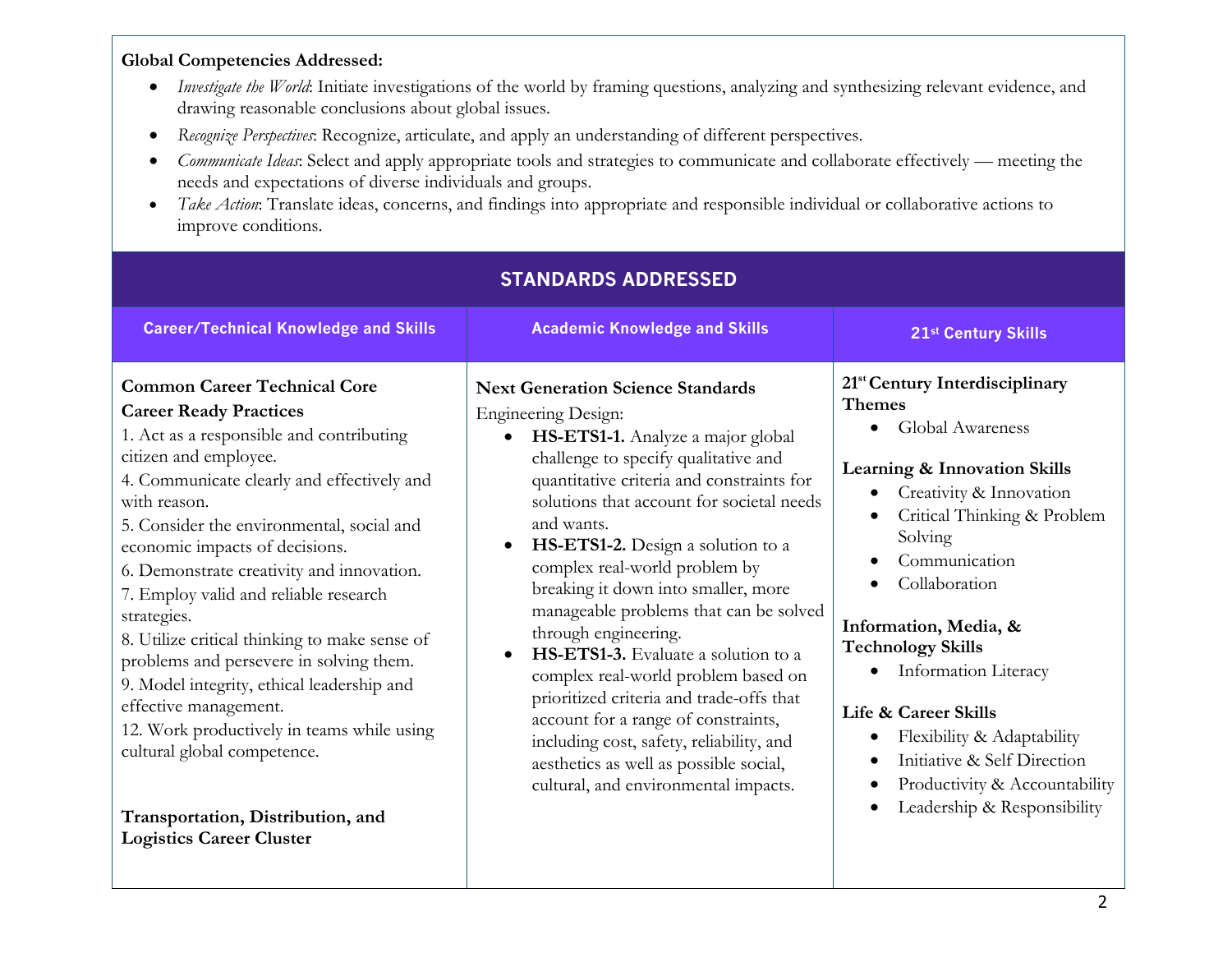- **TRC03.01.** Formulate ideas, proposals, and solutions to transportation, distribution and/or logistics related problems in order to ensure effective and efficient delivery of products or services to targeted consumers.
- **TRC03.02.** Analyze and evaluate ideas, proposals, and solutions to transportation, distribution and logistics related problems in order to select the best deliverable to meet business objectives.
- **TRC03.03.** Develop, implement, and evaluate solutions to transportation, distribution or logistics related performance problems using a structured problem-solving process in order to improve business functioning.

# **Common Core Academic Standards**

ELA/Literacy:

- **CCRA.SL.1.** Prepare for and participate effectively in a range of conversations and collaborations with diverse partners, building on others' ideas and expressing their own clearly and persuasively.
- **CCRA.SL.4.** Present information, findings, and supporting evidence such that listeners can follow the line of reasoning and the organization, development, and style are appropriate to task, purpose, and audience.
- **CCRA.L.1.** Demonstrate command of the conventions of standard English grammar and usage when writing or speaking.

Mathematics:

• **MP.1.** Make sense of problems and persevere in solving them.

# **PROJECT DEFINITION & GOALS/OBJECTIVES**

This project stems from the United Nations Sustainable Development Goals (SDGs) initiative. The SDGs are a set of 17 goals that aim to end poverty, fight inequality, and stop climate change. Specifically, this project focuses on Global Goal #12: Responsible Consumption and Production, with an emphasis on encouraging companies to adopt sustainable practices. Students will engage in a design process to define the problem, brainstorm possible solutions, create and revise a solution, and present their solutions to community and/or global partners.

**Goals:**

- Students will gain an understanding of the United Nations Sustainable Development Goals initiative and develop an understanding of the importance of sustainable consumption and production patterns.
- Students will apply transportation, distribution, and logistics knowledge to a complex real-world problem.
- Students will use a design process to develop solutions to a complex real-world problem.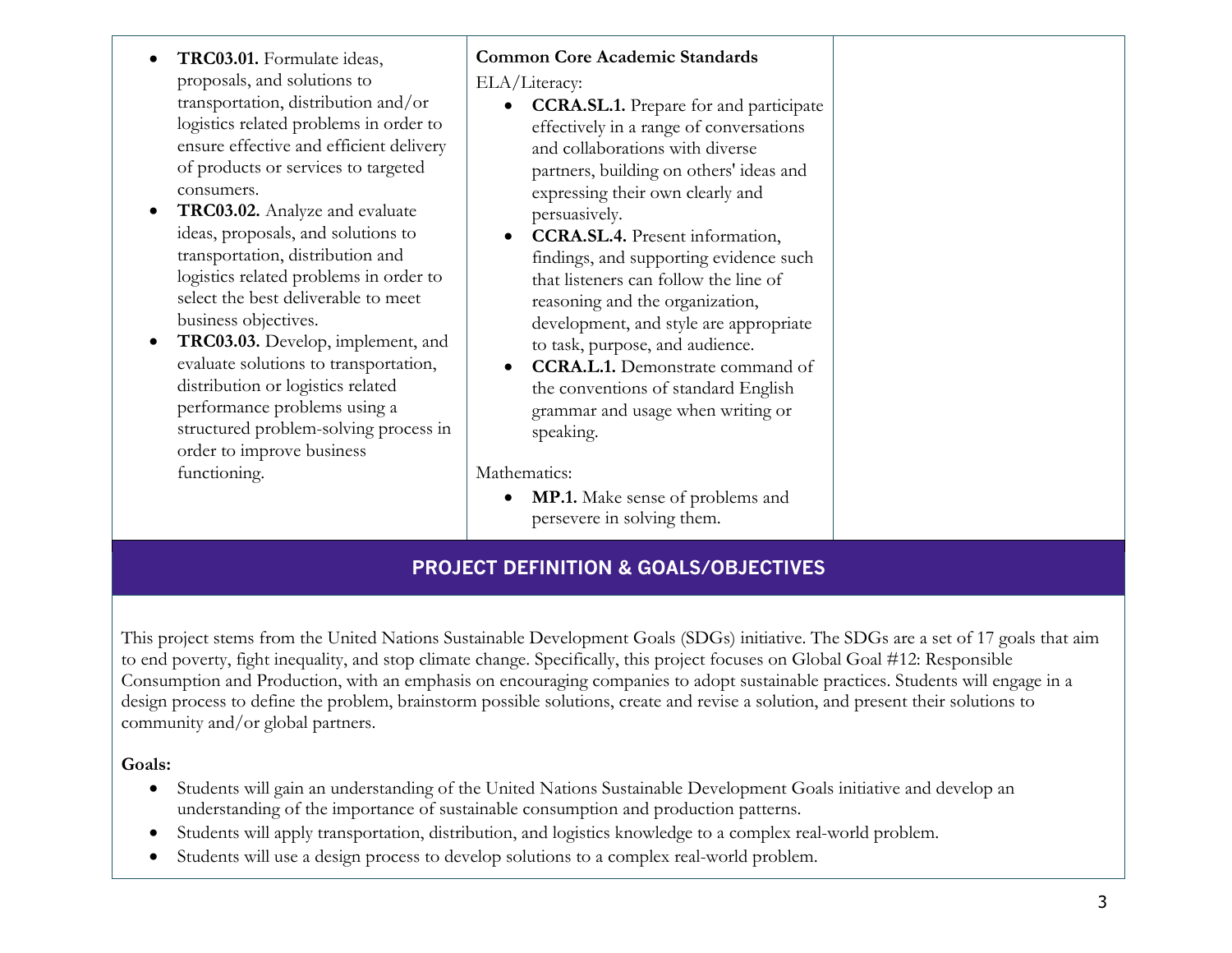## **Objectives**:

- Research the challenges and opportunities facing transportation, distribution, and logistics companies when it comes to adopting sustainable practices.
- Brainstorm and evaluate multiple possible sustainable practices a specific transportation, distribution, and/or logistics company could adopt.
- Design a sustainable solution for a specific transportation, distribution, and/or logistics company.
- Engage in a feedback and revision process to strengthen solutions.
- Explain and defend the potential impact of the proposed solution.

# **SCENARIO OR PROBLEM: What scenario or problem will you use to engage students in this project?**

We know that current production and distribution patterns around the world are unsustainable. How can companies in the transportation, distribution, and logistics sector adopt better practices now in order to pave the way toward a safe and profitable future for all?

In small groups, you will compete against your classmates to design a useful, feasible, and sustainable practice that can be implemented in a real-life transportation, distribution, and/or logistics company (For instance, you could choose a company like J.B. Hunt, XPO Logistics, or UPS). You will present your solution to a panel of judges comprised of consumers and industry experts. Your presentation should include:

- A brief profile of your chosen company:
	- o What are its various roles and major business functions?
	- o How sustainable are its current practices? (You may choose practices related to transportation operations, logistics planning and management, warehouse and distribution center operations, facility and mobile equipment, and/or transportation systems/infrastructure, depending on the focus of your proposed solution.)
	- o Is your company already working to implement more sustainable practices? If so, how?
- A detailed explanation of your recommended sustainable practice:
	- o What should the company change or adopt in order to support U.N. SDG #12? (Your proposed practice could be related to routing, equipment, training, marketing, etc.)
- The challenges and benefits of your recommended sustainable practice:
	- o When possible, propose realistic solutions to challenges.
	- o Discuss benefits both to the company itself and to the wider community and world.

Your final presentation should equip the judges to make an informed decision about your recommended practice. You will be judged on the feasibility of the practice and the significance of the practice's impact.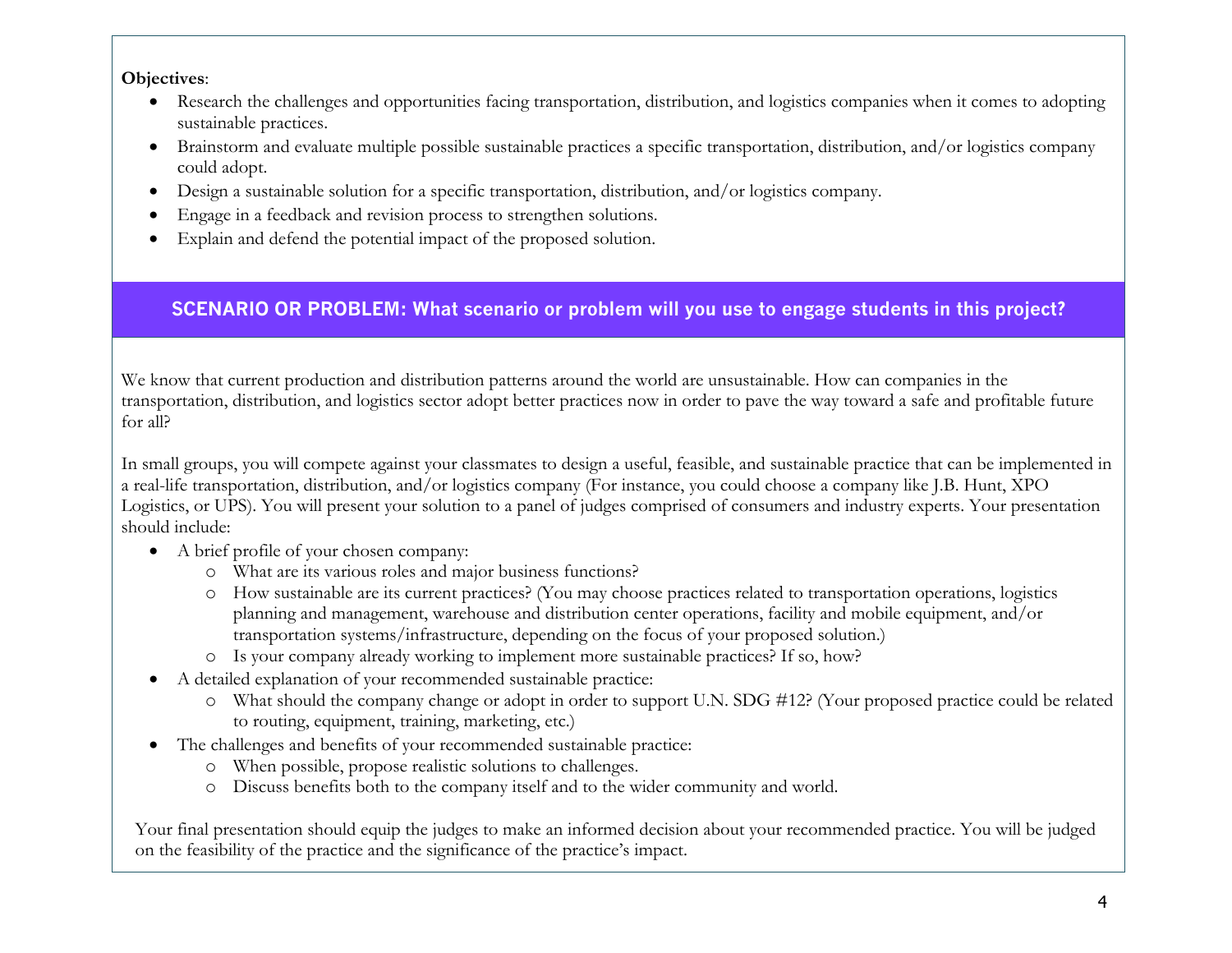| <b>Essential Questions</b>                                                                                                                                                                                                                                                                                                                                                                                                                | <b>Grade Level Adaptations</b>                                                                                                                                                                                                                                                                                                                                                                                     |
|-------------------------------------------------------------------------------------------------------------------------------------------------------------------------------------------------------------------------------------------------------------------------------------------------------------------------------------------------------------------------------------------------------------------------------------------|--------------------------------------------------------------------------------------------------------------------------------------------------------------------------------------------------------------------------------------------------------------------------------------------------------------------------------------------------------------------------------------------------------------------|
| • How does the transportation, distribution, and<br>logistics sector impact global production and<br>consumption trends?<br>• What are the most significant obstacles companies<br>face when it comes to adopting more sustainable<br>practices?<br>How can companies in the transportation,<br>distribution, and logistics sector adopt better practices<br>now in order to pave the way toward a safe and<br>profitable future for all? | Introductory classes might benefit from a list of preselected<br>transportation, distribution, and logistics companies (such as<br>UPS, XPO Logistics, and J.B. Hunt).<br>The project focus can be adapted according to course themes.<br>For example, students could be required to design solutions<br>related to a particular pathway within the transportation,<br>distribution, and logistics career cluster. |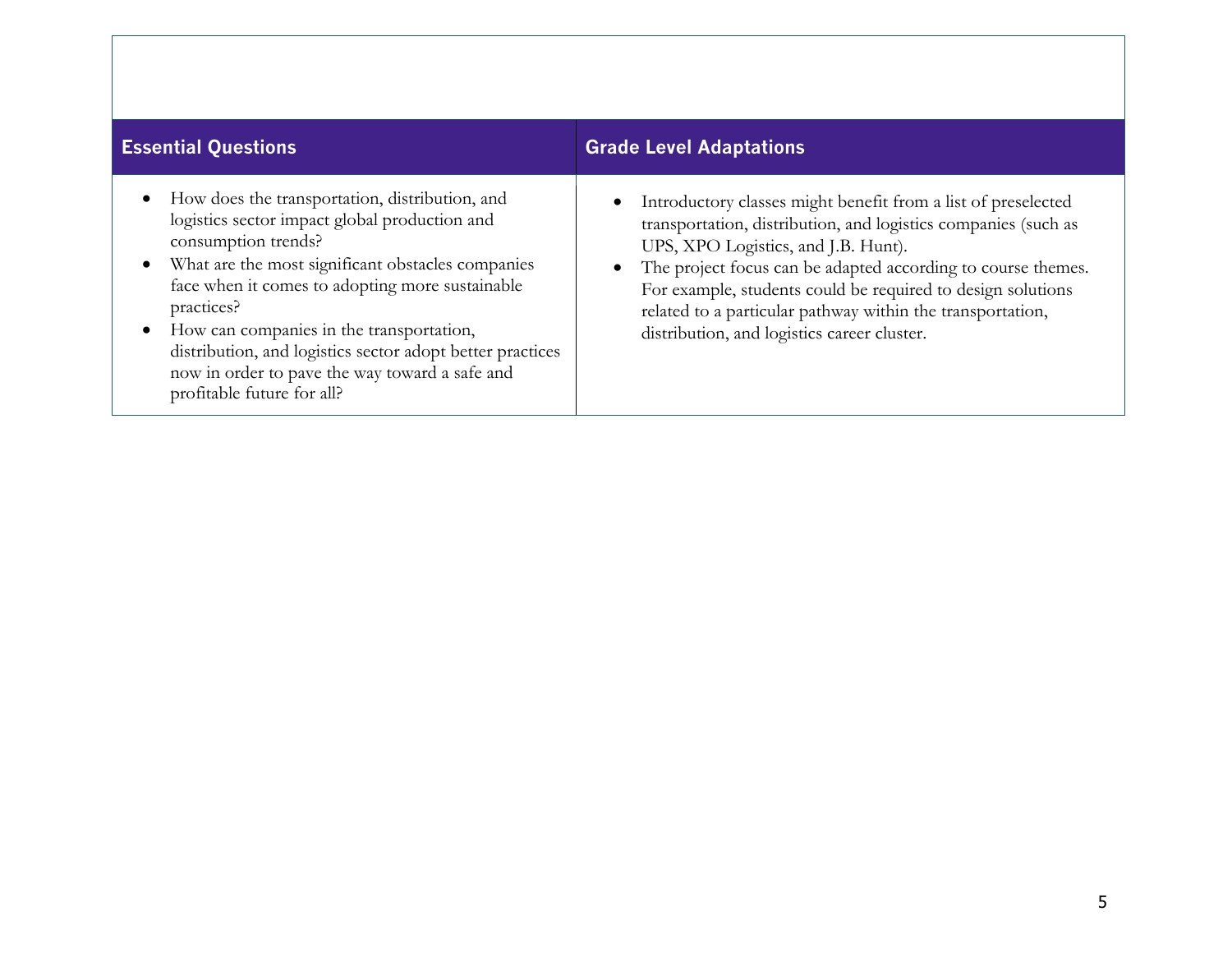| ASSESSMENT: How will you determine what students have learned? (Check all that apply.) |   |                                          |             |
|----------------------------------------------------------------------------------------|---|------------------------------------------|-------------|
| <b>FORMATIVE</b>                                                                       |   | <b>SUMMATIVE</b>                         |             |
| Quizzes/Tests                                                                          |   | Multiple Choice/Short Answer Test        |             |
| Notes/Graphic Representations                                                          |   | <b>Essay Test</b>                        |             |
| Rough Draft                                                                            |   | Written Product with Rubric              |             |
| Practice Presentation                                                                  | X | Oral Presentation with Rubric            | $\mathbf X$ |
| Preliminary Plans/Goals/Checklists of Progress                                         | X | Other Product or Performance with Rubric |             |
| Journal/Learning Log                                                                   | X | Self-evaluation or Reflection            | X           |
| Other:                                                                                 |   | Evaluation by Authentic Audience         | X           |
|                                                                                        |   | Other:                                   |             |

## **MATERIALS, RESOURCES, or CONSTRAINTS: What materials and resources will be needed? Are there any perceived challenges?**

### **Materials:**

- Computers with internet access
- Posters and markers for group brainstorming
- Final presentation rubric
- Commonplace book rubric (see Student Reflection section below for more information)

### **Resources:**

- Library access for three days (access to journals, magazines, newspapers, and/or books)
- Local transportation, distribution, and logistics industry expert(s)
- U.N. Sustainable Development Goals
	- o Goal #12: Responsible Consumption and Production
- Sustainability efforts at UPS
- Sustainability efforts at XPO Logistics
- Sustainability efforts at J.B. Hunt
- Video resources:
	- o United Nations Foundation's video, "A Look at the Sustainable Development Goals" (1:00). An introduction to the 17 Sustainable Development Goals from the United Nations Foundation.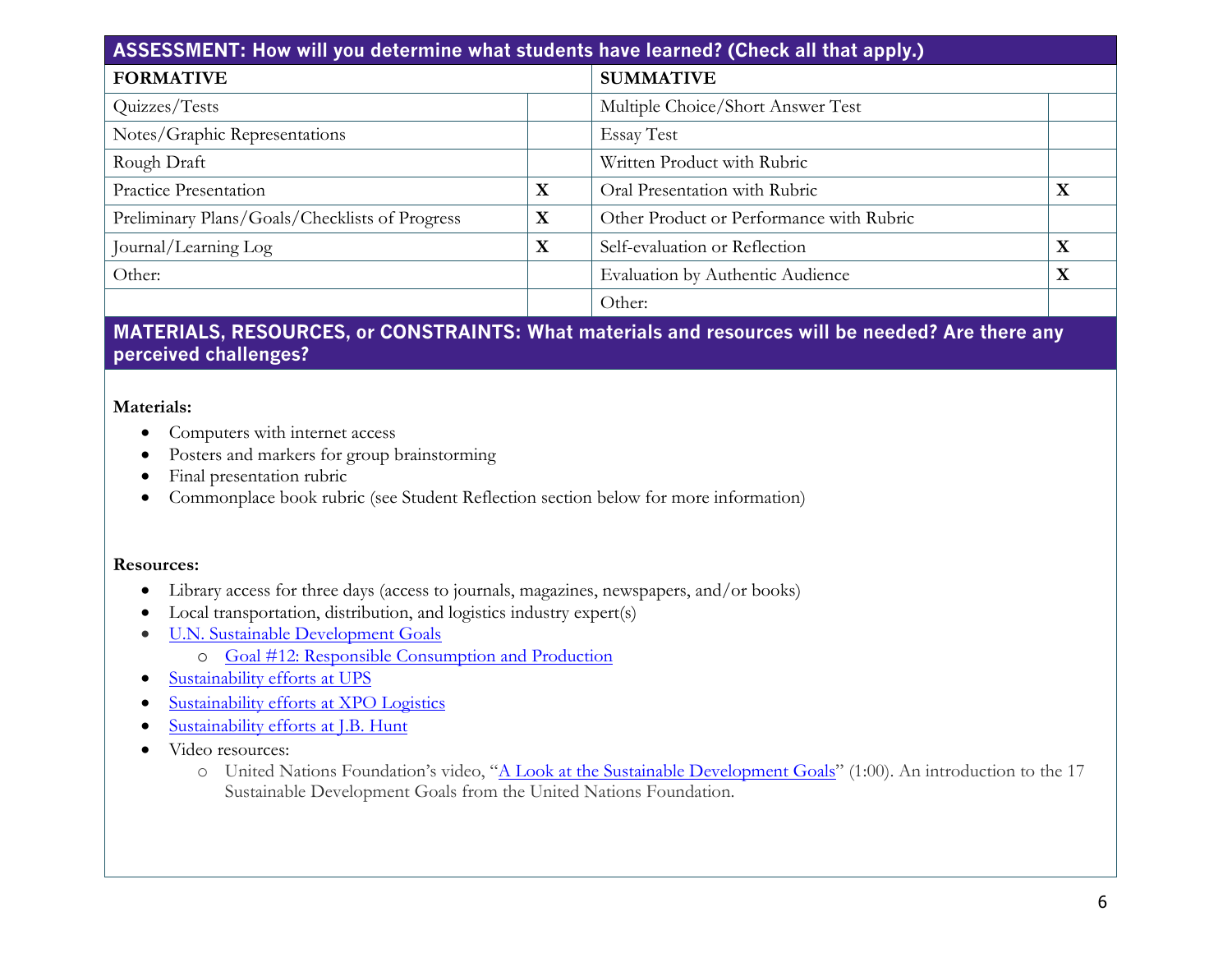## **Possible Constraints & Solutions:**

- A local expert from the transportation, distribution, and logistics industry could enrich students' research and ultimate understanding of the issue, but such an expert may not be available to be interviewed by every group. The schedule can be modified so the expert gives a brief presentation to the whole class instead perhaps via Skype, Zoom, or another video conferencing program.
- Similarly, the authenticity of final presentations and judging could be limited due to availability of volunteer industry representatives and/or community members. If possible, consider showcasing the final presentations via Skype, Zoom, or another video conferencing program.

**SUPPORT, MODIFICATIONS, AND EXTENSIONS: What is needed to provide support for students who have difficulty learning the content, modify for students with special learning needs, or to provide enrichment for advanced students?**

#### **Support & Modifications:**

- Provide assistance navigating library resources in week 2.
- Prepare a predetermined work plan for week 3 and check in at the end of each day to check students' progress.

#### **Extensions:**

Advanced students may partner with local businesses or industry experts to implement their recommended solutions.

## **CALENDAR OF MAJOR LEARNING ACTIVITIES: What are the learning activities or tasks for each day? Are there any project milestones? When will formal assessment activities occur?**

| Week 1                                                                                                                                                                                         |                                                                                                                                                                          |                                                                                                                                                        |                                                                                                                                                                              |                                                                                                                             |  |
|------------------------------------------------------------------------------------------------------------------------------------------------------------------------------------------------|--------------------------------------------------------------------------------------------------------------------------------------------------------------------------|--------------------------------------------------------------------------------------------------------------------------------------------------------|------------------------------------------------------------------------------------------------------------------------------------------------------------------------------|-----------------------------------------------------------------------------------------------------------------------------|--|
| Monday                                                                                                                                                                                         | Tuesday                                                                                                                                                                  | Wednesday                                                                                                                                              | Thursday                                                                                                                                                                     | Friday                                                                                                                      |  |
| <b>Initiating:</b> Introduce SDG<br>#12. Lesson should focus on<br>answering the question,<br>"Why is it important to<br>adopt more sustainable<br>patterns of production and<br>consumption?" | Initiating: Expand on<br>and deepen Monday's<br>conversation. Lesson<br>should focus on<br>answering the question,<br>"What are the challenges"<br>of moving toward more | <b>Initiating: Discuss</b><br>current sustainability<br>trends and opportunities<br>in the transportation,<br>distribution, and logistics<br>industry. | <b>Initiating:</b> Students<br>generate questions<br>related to three<br>categories: current<br>practices in the field of<br>transportation,<br>distribution, and logistics; | <b>Initiating:</b> Introduce<br>project scenario and<br>assign (or allow<br>students to self-<br>select) project<br>groups. |  |
| Introduce commonplace<br>book (see "Student                                                                                                                                                    | sustainable patterns of<br>production and<br>consumption?"                                                                                                               |                                                                                                                                                        | obstacles to adopting<br>more sustainable<br>practices in the industry;<br>and solutions or ways to                                                                          | In their groups,<br>students select the<br>questions they'd like<br>to pursue during the                                    |  |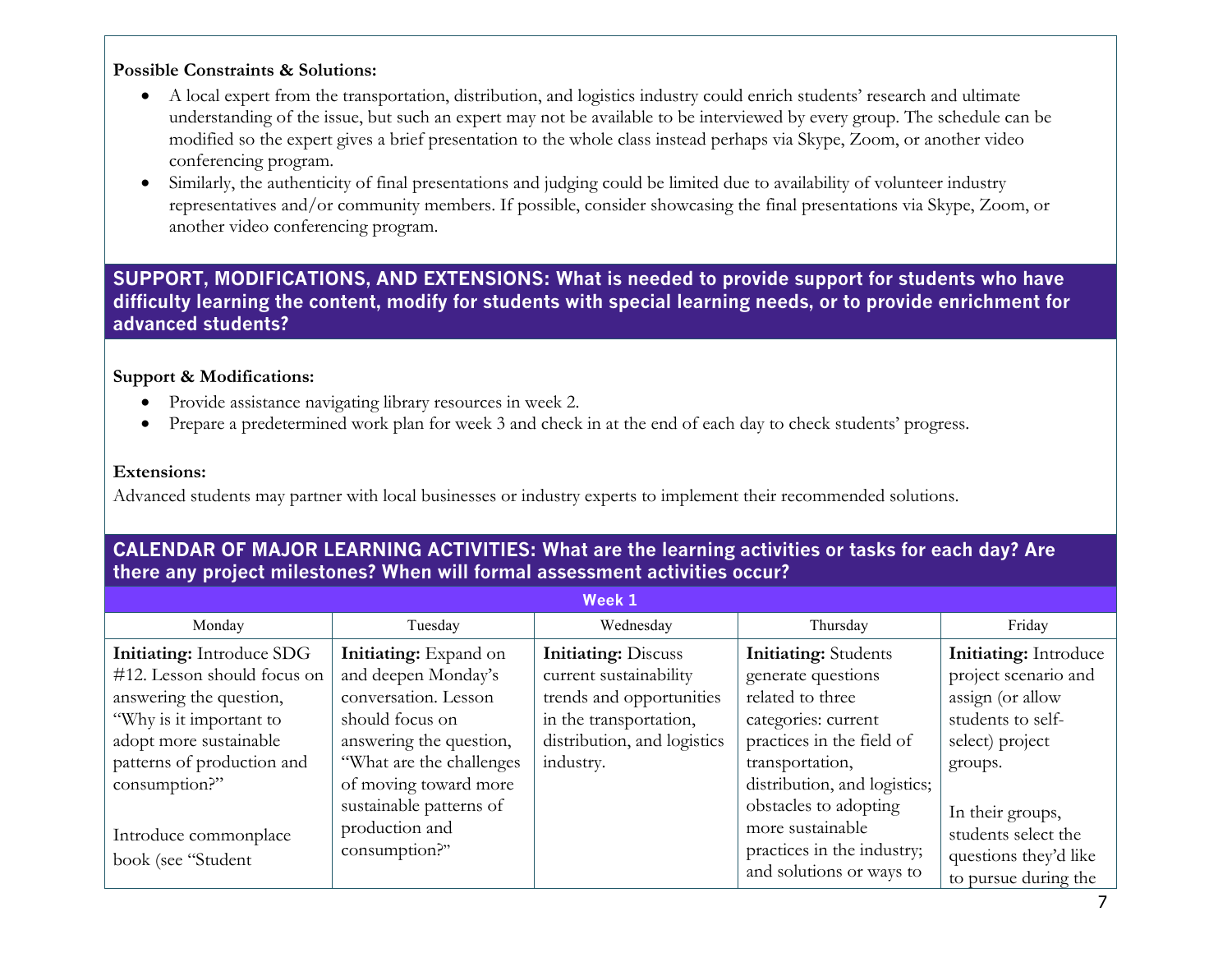| Reflection Activity" below<br>for details).                                                              |                                                |                                                                     | overcome those<br>obstacles.                                                                                                                                                                                         | research process and<br>divide those                                                                                                                                                                         |
|----------------------------------------------------------------------------------------------------------|------------------------------------------------|---------------------------------------------------------------------|----------------------------------------------------------------------------------------------------------------------------------------------------------------------------------------------------------------------|--------------------------------------------------------------------------------------------------------------------------------------------------------------------------------------------------------------|
|                                                                                                          |                                                |                                                                     | Students could create<br>mind maps (virtual or on<br>paper) based on the three<br>categories, then share<br>them with three to five<br>other students, adding to<br>and expanding their own<br>ideas in the process. | questions among<br>group members. Tell<br>students they will<br>have the opportunity<br>to interview a special<br>guest from the<br>industry next week as<br>part of their research.<br>At this phase of the |
|                                                                                                          |                                                |                                                                     | Online mind mapping<br>tools (optional):<br>Mindmeister<br>Padlet                                                                                                                                                    | project, students<br>should stay focused<br>on wondering and<br>asking - not yet<br>identifying a solution.                                                                                                  |
|                                                                                                          |                                                |                                                                     |                                                                                                                                                                                                                      | At the end of the day,<br>students reflect on<br>the week:<br>List three things<br>you learned this                                                                                                          |
|                                                                                                          |                                                |                                                                     |                                                                                                                                                                                                                      | week.<br>What's one thing<br>you would do<br>differently if you<br>could do the<br>week over?<br>What's one thing<br>you want to learn<br>more about?                                                        |
|                                                                                                          |                                                | <b>Week 2</b>                                                       |                                                                                                                                                                                                                      |                                                                                                                                                                                                              |
| Planning: Students research<br>production and<br>consumption patterns based<br>on the research questions | Planning: Students<br>continue their research. | Planning: Introduce<br>guest industry expert.<br>Each group has ten | Planning: In their<br>groups, students<br>brainstorm sustainable<br>practices (e.g., a new                                                                                                                           | Planning: Groups<br>evaluate the pros and<br>cons of each of their<br>brainstormed                                                                                                                           |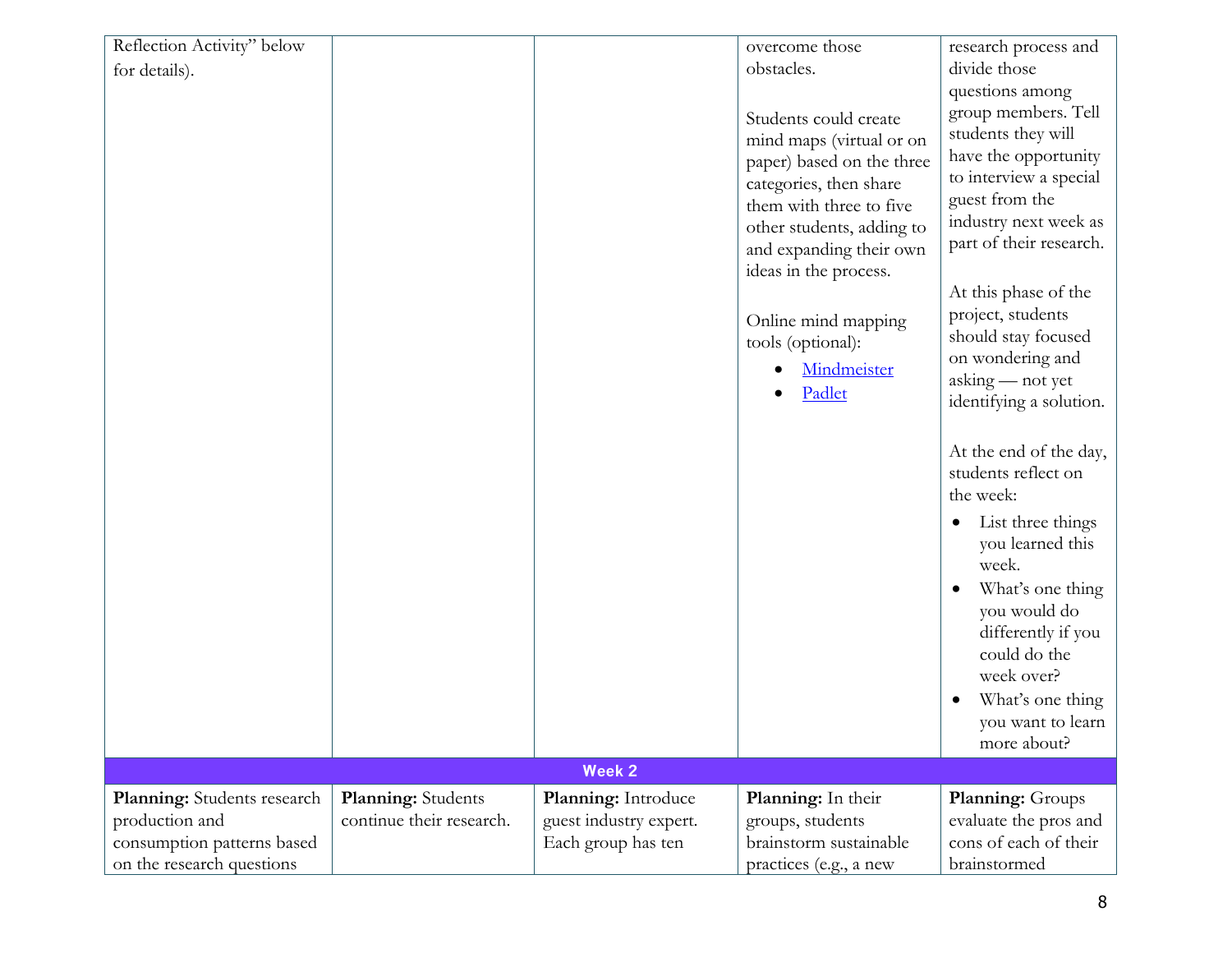| established last week.<br>Encourage students to look<br>for answers in a variety of<br>sources: online or print<br>journals, magazines, books,<br>websites, or newspapers.                                                                                                                                                                                                                                             |                                                                         | minutes to privately<br>interview the expert.<br>Before or after their<br>interviews, groups may<br>share and organize their<br>research findings. | product, routing change,<br>training system,<br>marketing campaign, etc.)<br>that could be adopted by<br>a specific company. By<br>the end of the day,<br>students should have<br>three to five ideas. | concepts. By the end<br>of the day, students<br>should agree on one<br>idea.<br>Students reflect on<br>the week:<br>List three things<br>you learned this<br>week.<br>What's one thing<br>you would do<br>differently if you<br>could do the<br>week over?<br>What's one thing<br>you want to learn<br>more about?     |
|------------------------------------------------------------------------------------------------------------------------------------------------------------------------------------------------------------------------------------------------------------------------------------------------------------------------------------------------------------------------------------------------------------------------|-------------------------------------------------------------------------|----------------------------------------------------------------------------------------------------------------------------------------------------|--------------------------------------------------------------------------------------------------------------------------------------------------------------------------------------------------------|------------------------------------------------------------------------------------------------------------------------------------------------------------------------------------------------------------------------------------------------------------------------------------------------------------------------|
|                                                                                                                                                                                                                                                                                                                                                                                                                        |                                                                         | Week 3                                                                                                                                             |                                                                                                                                                                                                        |                                                                                                                                                                                                                                                                                                                        |
| Planning: Teams make a<br>work plan for next week by<br>identifying tasks, setting<br>goals for each day, and<br>assigning tasks to team<br>members. Work plans are<br>approved by the teacher.<br>Over the course of the week,<br>students should profile their<br>chosen company, create<br>and/or detail their<br>recommended solution, and<br>prepare a persuasive<br>presentation advocating for<br>the solution. | <b>Executing:</b> Team work<br>time according to student<br>work plans. | <b>Executing:</b> Team work<br>time according to student<br>work plans.                                                                            | <b>Executing:</b> Team work<br>time according to student<br>work plans.                                                                                                                                | <b>Executing: Team</b><br>work time according<br>to student work<br>plans.<br>At the end of the day,<br>students reflect<br>individually on the<br>week so far:<br>List three things<br>you learned this<br>week.<br>What's one thing<br>$\bullet$<br>you would do<br>differently if you<br>could do the<br>week over? |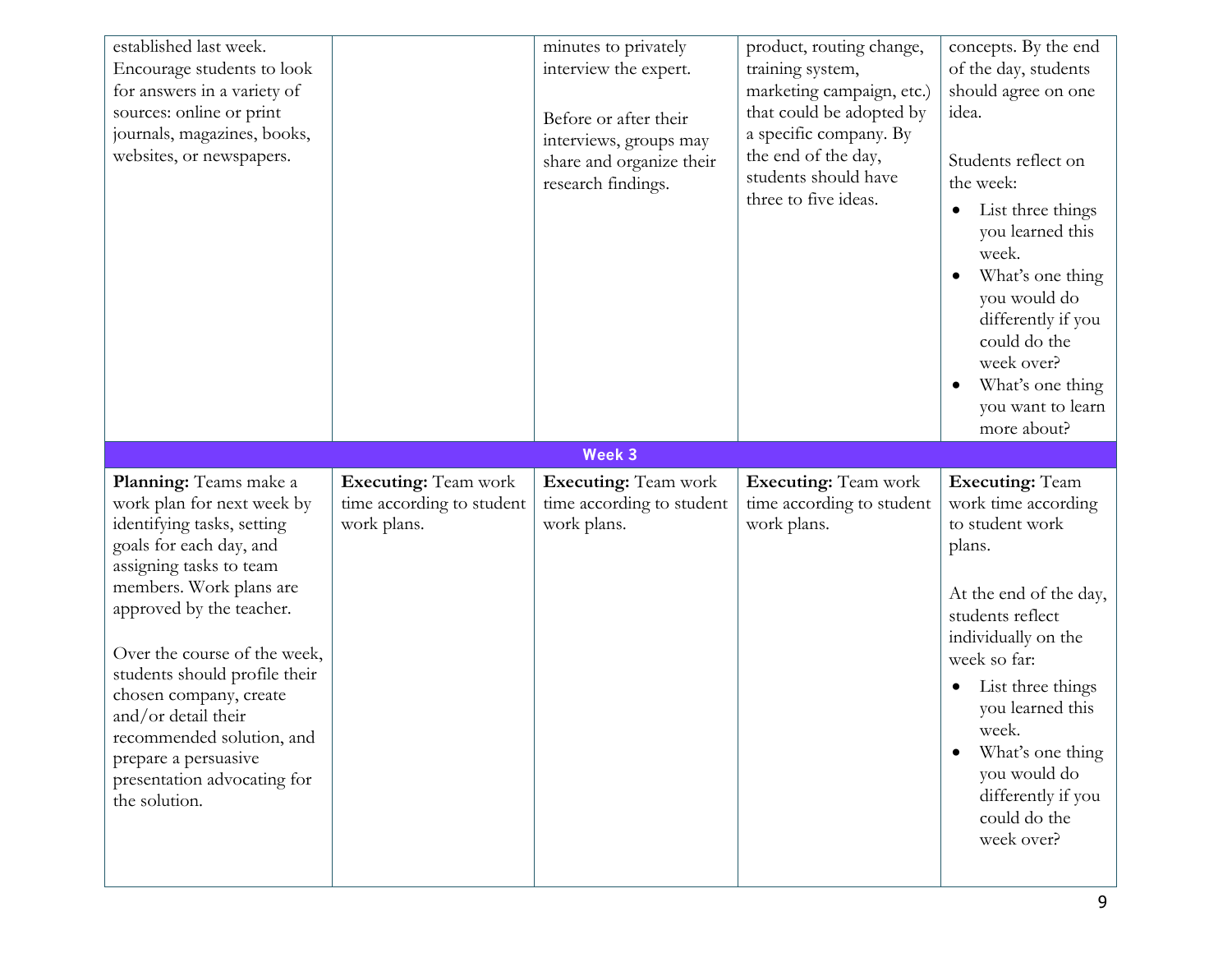|                                                                                                                                                                                         |                                                                                                                                                                                            |                                                                                                                                                                                            |                                                                                                                                                                                                                                                                                           | What's one thing<br>you want to learn<br>more about?                                                                                                                                                                                                                                                                                                                                                                                                                                                                                                                                                                       |
|-----------------------------------------------------------------------------------------------------------------------------------------------------------------------------------------|--------------------------------------------------------------------------------------------------------------------------------------------------------------------------------------------|--------------------------------------------------------------------------------------------------------------------------------------------------------------------------------------------|-------------------------------------------------------------------------------------------------------------------------------------------------------------------------------------------------------------------------------------------------------------------------------------------|----------------------------------------------------------------------------------------------------------------------------------------------------------------------------------------------------------------------------------------------------------------------------------------------------------------------------------------------------------------------------------------------------------------------------------------------------------------------------------------------------------------------------------------------------------------------------------------------------------------------------|
|                                                                                                                                                                                         |                                                                                                                                                                                            | Week 4                                                                                                                                                                                     |                                                                                                                                                                                                                                                                                           |                                                                                                                                                                                                                                                                                                                                                                                                                                                                                                                                                                                                                            |
| <b>Executing:</b> Each group<br>gives a private practice<br>presentation to the teacher.<br>The teacher gives<br>constructive feedback, and<br>students work to apply this<br>feedback. | <b>Executing:</b> Each group<br>gives a private practice<br>presentation to the<br>teacher. The teacher<br>gives constructive<br>feedback, and students<br>work to apply this<br>feedback. | <b>Executing:</b> Each group<br>gives a private practice<br>presentation to the<br>teacher. The teacher<br>gives constructive<br>feedback, and students<br>work to apply this<br>feedback. | <b>Closing:</b> Teams present<br>their designs to the class<br>and a panel of judges<br>comprised of industry<br>representatives and<br>community members.<br>Students will be judged<br>on 1) the significance of<br>the solution's impact and<br>2) the feasibility of the<br>solution. | <b>Closing: Teams</b><br>present their designs<br>to the class and a<br>panel of judges<br>comprised of<br>industry<br>representatives and<br>community members.<br>Students will be<br>judged on 1) the<br>significance of the<br>solution's impact; and<br>2) the feasibility of<br>the solution.<br>Judges award the first<br>through third place<br>winners.<br>At the end of the day,<br>students reflect on<br>their projects:<br>What was it like<br>to be judged on<br>your solutions?<br>How much of an<br>impact would<br>your solution<br>make in<br>achieving SDG<br>#12?<br>How feasible is<br>your solution? |
|                                                                                                                                                                                         |                                                                                                                                                                                            |                                                                                                                                                                                            |                                                                                                                                                                                                                                                                                           |                                                                                                                                                                                                                                                                                                                                                                                                                                                                                                                                                                                                                            |